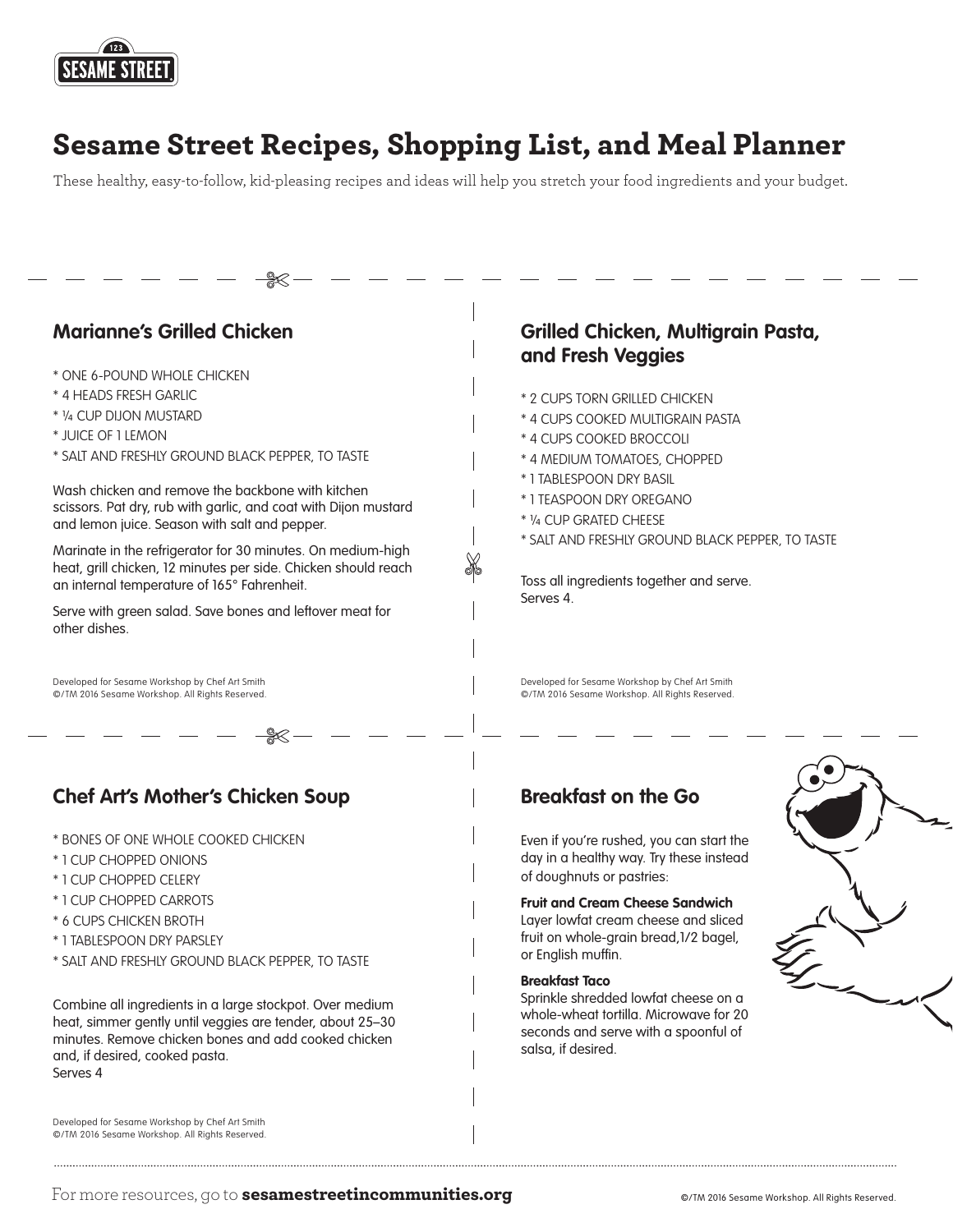

## Sesame Street Recipes, Shopping List, and Meal Planner



- \* 2 WHOLE-WHEAT TORTILLAS
- \* 2 TABLESPOONS TOMATO PASTE
- \* ¼ TEASPOON DRIED OREGANO
- \* ¼ TEASPOON DRIED BASIL
- \* 1 GREEN PEPPER, SLICED
- \* 1 TOMATO, CHOPPED
- \* 2 TABLESPOONS MOZZARELLA CHEESE, SHREDDED

Preheat oven to 425°F. Pierce tortillas with a fork and bake on a baking sheet until crisp.

Remove tortillas from oven and spread evenly with tomato paste. Sprinkle with dried oregano and basil. Add a layer of sliced green peppers and a layer of chopped tomatoes. Top with shredded cheese and bake until cheese is melted.

Cut each pizza in half and serve immediately.

Each serving provides 75 calories, 3G protein, 15G carbohydrate, 1.5G fat, 95MG sodium, 2G fiber.

Recipe Courtesy of The National WIC Association ©/Tm 2016 Sesame Workshop. All Rights Reserved.

### **Healthy Party Snacks**

Even celebrations can be flled with healthy choices. Try these instead of sweets or chips:

#### **1,2,3 Sesame Salsa**

Mix equal parts black beans (rinsed), corn, and mild salsa. Serve with baked tortilla chips.

#### **Self-Serve Fruit Salad**

Set out a variety of cut-up colorful fruits in different bowls. Give your child a small bowl and invite him to create his own snack!

#### **Super Shapes**

Try making snacks into fun shapes. Cut a sandwich into four squares. Slice a whole-wheat pita into triangles.

#### **Sesame Street Healthy Shopping List**

This list has the ingredients for the Sesame Street recipes and some snack ideas. Add or cross off items to make the list your own!

#### **Vegetables**

- $\Box$  1 bag frozen corn
- $\Box$  1 green pepper
- $\Box$  1 medium onion
- $\Box$  2 heads broccoli
- $\Box$  3 large carrots
- $\Box$  3 stalks celery
- $\Box$  4 heads garlic
- $\Box$  5 medium tomatoes

#### **Fruits**

- $\Box$  bananas
- $\Box$  blueberries
- $\Box$  kiwi
- $\Box$  lemon
- $\Box$  peaches
- $\Box$  strawberries

#### **Whole Grains, Breads, & Cereals**

- $\Box$  graham crackers
- $\Box$  multigrain pasta
- $\Box$  whole-grain bread
- $\Box$  whole-wheat tortillas

#### **Protein**

- $\Box$  16-pound whole chicken
- $\Box$  black beans

#### **Other**

- $\Box$  baked tortilla chips  $\Box$  Dijon mustard  $\Box$  dried basil, oregano, & parsley  $\Box$  low-sodium chicken broth  $\Box$  mild salsa  $\Box$  salt & pepper
- $\Box$  tomato paste
- $\Box$  low-fat cream cheese
- $\Box$  low-fat mozzarella cheese
- $\Box$  low-fat yogurt